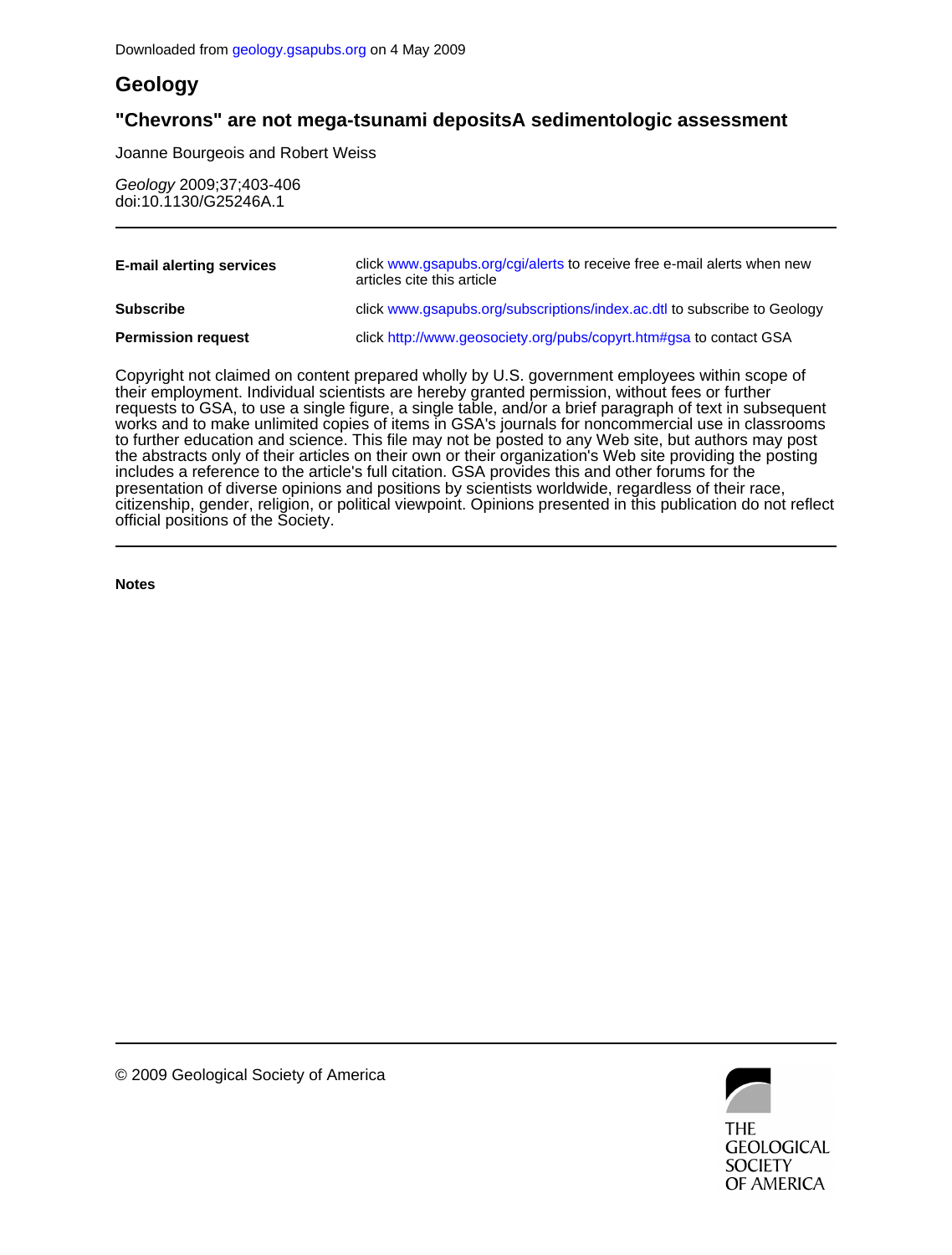# "Chevrons" are not mega-tsunami deposits—A sedimentologic assessment

### Joanne Bourgeois<sup>1</sup> and Robert Weiss<sup>2</sup>

1 Department of Earth and Space Sciences, University of Washington, Seattle, Washington 98195, USA 2 Department of Geology & Geophysics, Texas A&M University, College Station, Texas 77843, USA

#### **ABSTRACT**

**Since the introduction of the term "chevron" for large v- or u-shaped bed forms in Egypt and the Bahamas, others have adopted the term to describe large-scale coastal bed forms in Australia, Madagascar, and elsewhere. These authors interpret "chevron" bed forms as deposits of mega-tsunamis resulting from Holocene oceanic asteroid impacts. We reason that chevron-type bed forms are common and are present far enough from the coast to preclude tsunami genesis. Moreover, we argue that "chevrons" are not mega-tsunami deposits by modeling tsunami behavior and evaluating sediment-transport conditions under which such features formed. We model the southern Madagascar case, with an impact source in the Indian Ocean, and show that a modeled wave approach is inconsistent with "chevron" orientation. We then evaluate sediment-transport conditions under which these "chevron" bed forms**  could persist, i.e., bed-load transport. In our analysis, no conditions specified generate pure **bed-load transport, and most result in pure suspended-load transport.**

#### **INTRODUCTION**

The term "chevron" was originally used independently by Maxwell and Haynes (1989) and Hearty et al. (1998; also see Bryant et al., 1997) for large, v-shaped, sublinear to parabolic landforms in southwestern Egypt and on islands in the eastern, windward Bahamas (GSA Data Repository Fig. DR1<sup>1</sup>). While the Egyptian "chevrons" are indubitably active eolian features, the "chevrons" in the Bahamas are inactive and have been variously interpreted as eolian bed forms, storm-related features, and large-wave (possibly tsunami) deposits (Hearty et al., 1998; Kindler and Strasser, 2000, 2002; Hearty et al., 2002). In any case, it is clear from cross-bedding within the Bahamian bed forms that they are deposits associated with bed-load transport. In scale and geometry, they resemble modern shallow-water bed forms on the Bahamas platform (Fig. DR1) associated with spillover of currents focused between islands (cays). They also resemble parabolic dunes from around the world (Fig. 1), many of them demonstrably eolian. However, the Bahamian chevrons typically do not repeat regularly, with predictable wavelengths, as do ripples and dunes.

Since introduction of the term "chevron" several others have adopted the term (e.g., Bryant, 2001, and earlier papers; Kelletat and Scheffers, 2003; Abbott et al., 2006a, 2006b, 2007; Scheffers et al., 2008) to describe large-scale, sandy coastal bed forms. These authors interpreted many of these "chevron" bed forms as mega-tsunami deposits of Holocene age (past ~10 k.y.) and suggested that they point to oceanic asteroid impacts (e.g., Masse, 2007). This group of authors tends to reject an eolian, parabolic-dune interpretation, and they liken the forms to giant swash marks.

In a brief essay, Pinter and Ishman (2008, p. 37) challenged the interpretation of "chevrons" as mega-tsunami deposits, based essentially on the principle of Occam's Razor, arguing that an eolian interpretation is simpler and more reasonable: quoting Carl Sagan (undated), "(precisely because of human fallibility) extraordinary claims require extraordinary evidence."

A persistent challenge in the history of science, however, is to discriminate between scientific

flimflam and outrageous but viable hypotheses. Geoscientists are well aware of some cases where what appeared at the time to be outrageous hypotheses (Davis, 1926) eventually showed scientific merit, commonly after refinement of the original idea, but also sometimes after major opponents died. At the least, outrageous hypotheses can serve heuristic purposes, driving proponents and critics to pursue evidence and arguments.

Perhaps the best-known outrageous hypothesis in the realm of surface processes was J Harlen Bretz's megaflood hypothesis (Soennichsen, 2008). In fact, one of the main mega-tsunami proponents, Ted Bryant (2001), dedicated his book to Bretz and compared the giant ripples of the eastern Washington Scablands to Bryant's examples of "chevrons" as a means of arguing for a megaflow. Unfortunately, his comparison is false: the Scabland giant ripples are made of boulders and spaced accordingly, whereas the real comparison in eastern Washington to "chevrons" is the Palouse parabolic dunes of sand (Fig. 2; Table 1).

Are "chevrons" parabolic eolian dunes, mega-tsunami bed forms, or something else? We argue that they are not mega-tsunami deposits by taking a physical approach of modeling tsunami behavior and evaluating sedimenttransport conditions under which these features formed. While our strongest argument is that





Geology, May 2009; v. 37; no. 5; p. 403–406; doi: 10.1130/G25246A.1; 4 figures; 1 table; Data Repository item 2009102. 403 © 2009 Geological Society of America. For permission to copy, contact Copyright Permissions, GSA, or editing@geosociety.org.

<sup>&</sup>lt;sup>1</sup>GSA Data Repository item 2009102, supplemental calculations and additional images and references, is available online at www.geosociety.org/ pubs/ft2009.htm, or on request from editing@geosociety.org or Documents Secretary, GSA, P.O. Box 9140, Boulder, CO 80301, USA.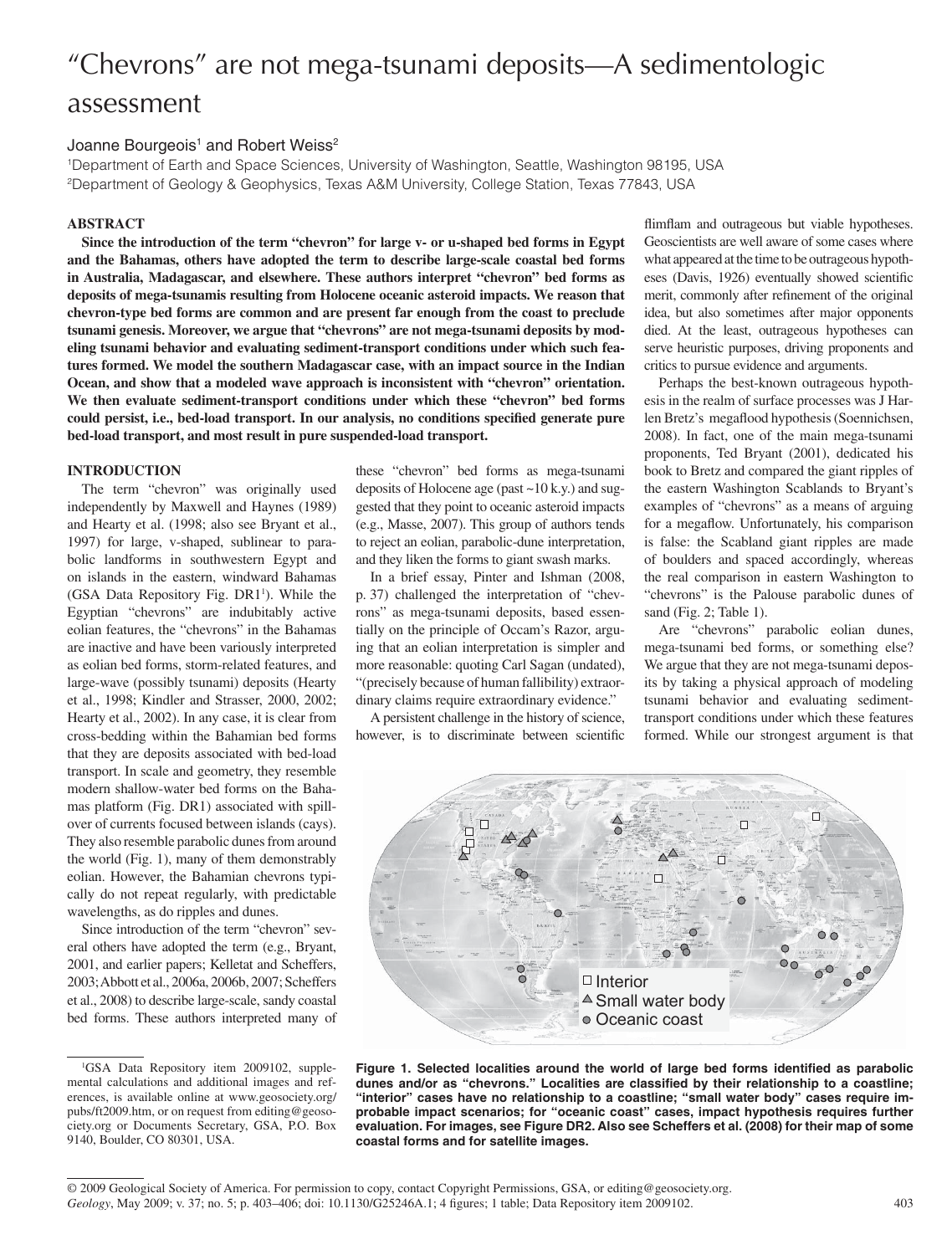

**Figure 2. Large bed forms in eastern Washington State (above, left, shown at same scale) and southern Madagascar (below, with inset). Images are from Google Earth. Upper right: Sketch outlines of bed forms A–D all shown at the same scale. A parabolic dunes in the Palouse region, eastern Washington, directly east of the Columbia River; B giant current ripples near Spokane, eastern Washington; C—giant current ripples in the Palouse region of eastern Washington; D—coast of southern Madagascar showing "chevrons," sand streaks, and barchans (the latter enlarged in inset, E).**

these "chevrons" are not mega-tsunami deposits, we also agree with Pinter and Ishman (2008, and references therein), that these features are mostly eolian parabolic dunes.

#### **BED-FORM CHARACTERISTICS**

#### **Basics of Bed Forms**

On a mobile bed such as sand, bed forms such as ripples and dunes are repeating, geometrically regular topographic features whose basic characteristics—length *L*, height *H*, and shape—are predictably scaled based primarily on grain size (more properly, settling velocity, *w*<sub>s</sub>), shear stress τ, and flow depth *h*. Other factors include variation in bed erodability (e.g., from vegetation), sediment supply, flow structure, and bed roughness. Ripples, in our definition, are scaled by grain size *D*, which scales

saltation length, where 1000*D* is approximately bed-form wavelength *L*. Dunes are scaled with the typical excursion length of grains, and will grow until they are limited by sediment availability or flow depth  $h$ , where bed-form height *H* < 0.5*h*. The simplest types of these bed forms have typical aspect ratios *L*/*H* of 10–30, a welldefined cornice, and angle-of-repose lee faces leading to grain-flow cross-stratification. Longer bed forms may have significantly larger aspect ratios and lower-angle lee faces. Some use the term "sand waves" for these larger structures, or for those with larger *L*/*H* ratios.

Ripples and dunes are stable on the bed when the skin-friction component of shear stress is low, so grains are saltating regularly. Because the bed forms themselves extract momentum from the flow, low skin friction is maintained as bed forms grow. As shear stress increases,

TABLE 1. SUMMARY OF SOME RELEVANT BED-FORM CHARACTERISTICS

|   |                                  | Grain<br>diameter, D<br>(m) | <b>Bed-form</b><br>length, L<br>(km) | <b>Bed-form</b><br>height, H<br>(m) | L/H<br>(m/m) | L/D<br>$(m/m) \times 104$ |
|---|----------------------------------|-----------------------------|--------------------------------------|-------------------------------------|--------------|---------------------------|
| a | Subaqueous sand ripples, typical | 0.00015                     | 0.00015                              | 0.01                                | 15           | 0.1                       |
| b | Subaqueous sand dunes, typical   | 0.00015                     | 0.015                                |                                     | 20           | 10                        |
| C | Washington State giant ripples   | $0.02 - 0.3$                | $0.04 - 0.1$                         | $1 - 5$                             | 20           | $-0.03 - 0.2$             |
| d | Washington State parabolic dunes | ~10.001                     | ~10.3                                | ~1                                  | ~100         | ~25                       |
| e | Oolite chevrons, Bahamas*        | 0.002                       | $3 - 10^{*}$                         | $8 - 25$                            | ~100         | 150-500                   |
|   | Australia "chevrons"             | 0.002                       | $0.5 - 3$                            | $-3 - 30$ <sup>t</sup>              | $~100 - 200$ | $25 - 150$                |
| q | Madagascar "chevrons"            | 0.002                       | $0.5 - 3$                            | $~2 - 3 - 30^{\dagger}$             | $~100 - 200$ | $25 - 150$                |

\*Not regularly repeating.

† Estimates based on general characteristics in literature.

Sources: a, b—Middleton and Southard (1984); c—Baker (1973); d—satellite and field; e—Hearty et al.

(1998); f—Kelletat and Scheffers (2003); g—satellite, Abbott et al. (2006b).

however, grains lose regular contact with the bed, generating the grain-transport condition known as suspension, where grains travel with the flow rather than having regular bed contact (Yalin, 1977). When the suspension condition is reached, bed forms wash out, leaving a plane bed and generating planar lamination. This transition is not instantaneous: as shear stress increases, bed forms of increasing wavelength wash out; i.e., ripples wash out before dunes.

The transition from bed load (and bed forms) to suspended load (and plane bed) has been quantified with the dimensionless Rouse number  $p = w_s / \kappa u_s$ , where  $w_s$  is settling velocity of the grain size of interest, κ is von Kármán's constant (~0.4), and shear velocity  $u_* = \sqrt{\tau_h / \rho}$ , where  $\tau_b$  is boundary shear stress and  $\rho$  is fluid density (Vanoni, 1975; Yalin, 1977). When *p* > ~2.5 for a particular grain size in a particular fluid, bed-load conditions prevail (e.g., Julien, 1998) and bed forms will exist in that grain size. When  $p < -0.8$ , suspended-load conditions prevail (e.g., Julien, 1998), and bed forms of the particular grain size will wash out.

#### **Basic Characteristics of Parabolic Dunes**

Parabolic dunes are defined by their characteristic u shape, with the open part of the u facing upcurrent (Figs. 2 and 3). The form is characteristic of cases where there is some sediment trap such as vegetation to anchor the tails; thus parabolic dunes are most common in semiarid climates, and also along marine, lake, and river shorelines. The theory of parabolic dunes has been well studied using case histories of vegetation changes (e.g., Tsoar and Blumberg, 2002; Duran et al., 2008), laboratory simulations (Duran et al., 2008), and numerical simulations (Nishimori and Tanaka, 2001; Duran et al., 2008; Nield and Baas, 2008). Both Duran et al. (2008) and Nield and Baas (2008) show that in the same fluid dynamic conditions, unvegetated surfaces yield barchan dunes, and vegetation anchoring yields parabolic dunes (see Figs. 2D and 2E). Virtually all welldocumented cases of parabolic dunes are eolian, but it is possible that shallow-marine vegetation might also serve as anchors, creating the condition for parabolic dunes on carbonate platforms, such as those in the Bahamas (Fig. DR1).

#### **Basic Characteristics of "Chevrons"**

In order to assess the mega-tsunami interpretation, we summarize the basic physical characteristics of the "chevron" bed-form cases where such an interpretation has been invoked, in particular Australia and Madagascar (Table 1). Scientists who have worked in the Bahamas have not invoked impact-generated tsunamis. Bed-form parameters of interest include orientation (provides transport direction; not tabulated), bed-form height (provides minimum flow depth), component grain size (for model-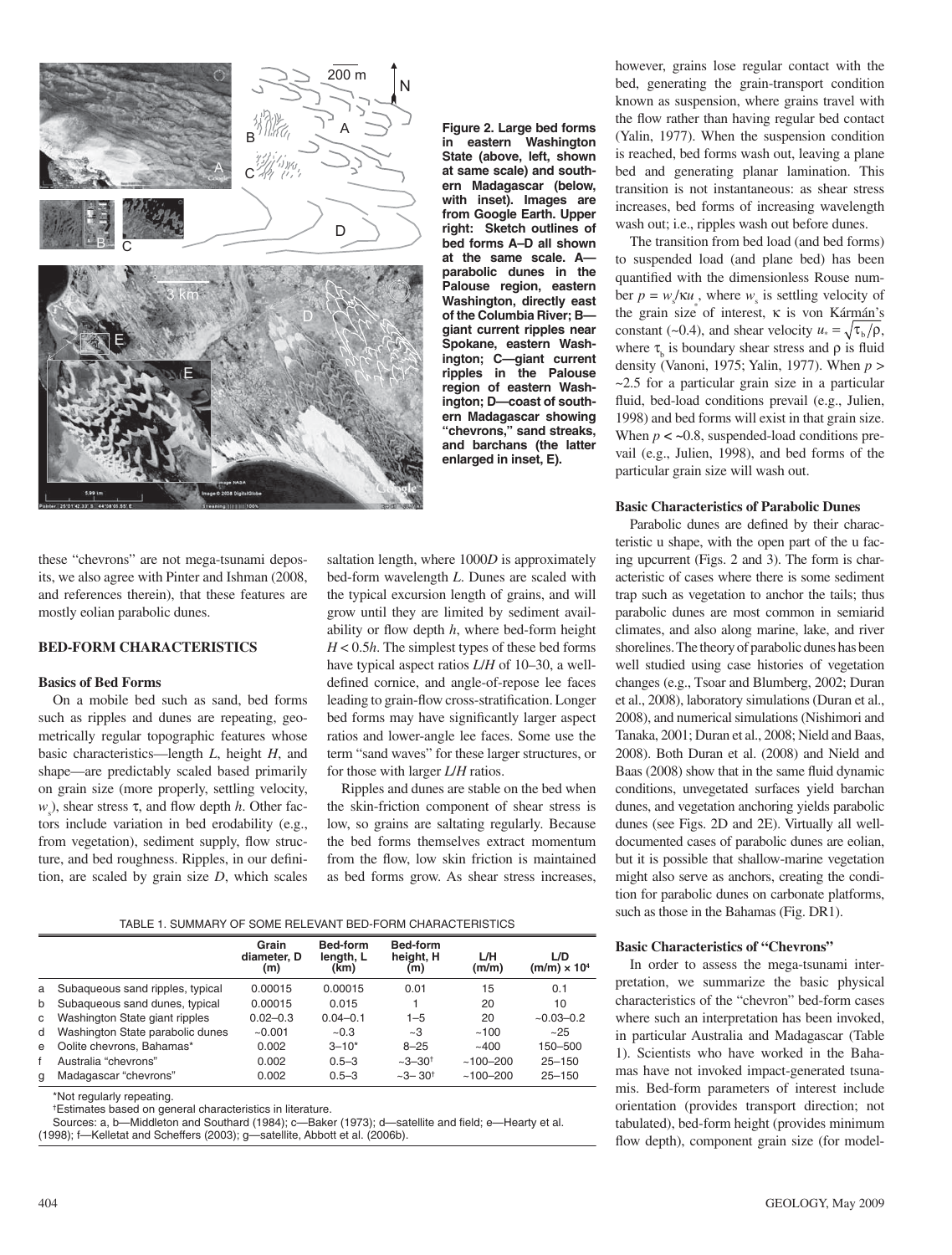

Figure 3. Modeled tsunami propagation from point source located in area specified by Masse **(2007) and suggested in abstracts by others (e.g., Abbott et al., 2006a, 2007). Time lines of wave crests in white, with wave approach at right angles. Orientation of large bed forms shown in black (see also Figs. 3D, 3E).**

ing sediment transport), and elevation of the "chevrons" above sea level (for maximum flow depths). For elevation above sea level, we do not consider lower sea levels of the early Holocene (>5000 yr ago); lower sea level would only make the mega-tsunami argument weaker.

#### **ASSESSMENT OF THE MEGA-TSUNAMI INTERPRETATION**

#### **Impact-Tsunami Assessment**

The orientation of these bed forms (e.g., Figs. 2, DR1, and DR2) can generally be mapped via satellite images (also see Scheffers et al., 2008). By examining such images, we originally became skeptical of the tsunami interpretation because many of the "chevrons" are oriented at low angles to the coastline, and the orientations persist over distances and topographies that should steer flowing water, but not wind.

We chose the southern Madagascar case to test the tsunami hypothesis by modeling tsunami behavior. At what angle would the tsunami approach the coast? We logically assume the long axes of these bed forms to be (or to have been) parallel to the flow. We model a tsunami with a circular source located at the proposed impact site (Fig. 3). We use an initial wave shape corresponding to a small impact in deep water (as in Ward and Asphaug, 2000) and propagate the wave over regional bathymetry, using MOST code (Titov and Synolakis, 1998). In modeling, we consider only relative wave amplitudes, because in this case we are more interested in the pattern of wave approach to the coast.

Modeled wave approach is inconsistent with bed-form orientation (Fig. 3). The waves generated by the impact spread out in a circular wave pattern, and when they enter the nearshore area, the wave fronts refract, resulting in wave crests being almost parallel to the shore and wave approach perpendicular to that (Fig. 3). Thus the expected sediment-transport direction and bed-form orientation would be perpendicular to the shoreline, or nearly so, unless steered by local topography. However, in Madagascar and elsewhere, the bed forms are not oriented perpendicular to the shoreline, as for a tsunami approach, but rather at various angles (Fig. 3; also see Scheffers et al., 2008). One might argue that certain coastal chevrons, but only those at very high angles to the coast, are the result of edge waves, generated by the interaction between the incoming waves and coastal geometry and nearly normal to the crests of refracted incoming waves. However, edge waves contain less energy than the refracted incoming waves, due to frictional energy loss of inundating water masses. This loss results in progressively smaller amplitudes and shorter wavelengths, giving rise to substantially and progressively smaller inundation. Significant edge waves did not develop in our model.

#### **Sediment-Transport Assessment**

As discussed above, authors such as Abbott et al. (2007), Bryant (2001), and Kelletat and Scheffers (2003) have postulated that "chevrons" are coastal bed forms (which they sometimes call dunes and sometimes liken to swash marks) developed under mega-tsunami flow conditions. We make the case that "chevrons" are regular bed forms, as clearly illustrated in the Madagascar case (Fig. 2). As bed forms,



**Figure 4. Plots of Rouse number versus water depth. A: Different lines represent different**  roughness lengths; grain size  $D = 1$  mm in all **cases so settling velocity is kept constant. B: Different lines represent different grain sizes; Froude number (***Fr***) and roughness length are kept constant at 1.0 (dimensionless) and 1 m, respectively. C: Different lines represent different Froude numbers; grain size is constant at 1 mm, and roughness is 1 m.**

they must have developed in flow that met physical conditions allowing bed-load transport. That is, the Rouse number *p* must exceed 2.5. With the help of the Rouse number, we can test the postulate that "chevrons" are tsunami deposits; i.e., do bed-load conditions exist in subaqueous flows of the scale suggested?

For the postulated flows and given grain sizes, we investigate transport regimes in a simplified manner. For example, we consider depth-averaged, steady flow and scale that flow by the Froude number  $Fr = u / \sqrt{gh}$ , where *u* is flow velocity,  $g$  is gravity, and  $h$  is water depth. Because the flow of interest is overland flow during inundation, water depth is understood as flow depth.

The Rouse number is a relationship between grain settling velocity  $w_s$  and shear velocity  $u_*$ , so to obtain Rouse numbers for the "chevron" cases of interest (Table 1; Fig. 4), we estimate those parameters. We obtain settling velocities for given grain sizes *D* from a method given by Ferguson and Church (2004). We estimate shear velocities with the law of the wall under hydraulically rough conditions and with flow velocity scaled by the Froude number *Fr* (Appendix DR1):

$$
u_* = \frac{Fr\sqrt{gh\kappa}}{\log\left(\frac{30h}{k_s}\right)},
$$

in which  $k_{\rm s}$  is the Nikuradse roughness length. We examine the relationship between *p* and *h* under the influence of varying roughness  $k<sub>s</sub>$ ,